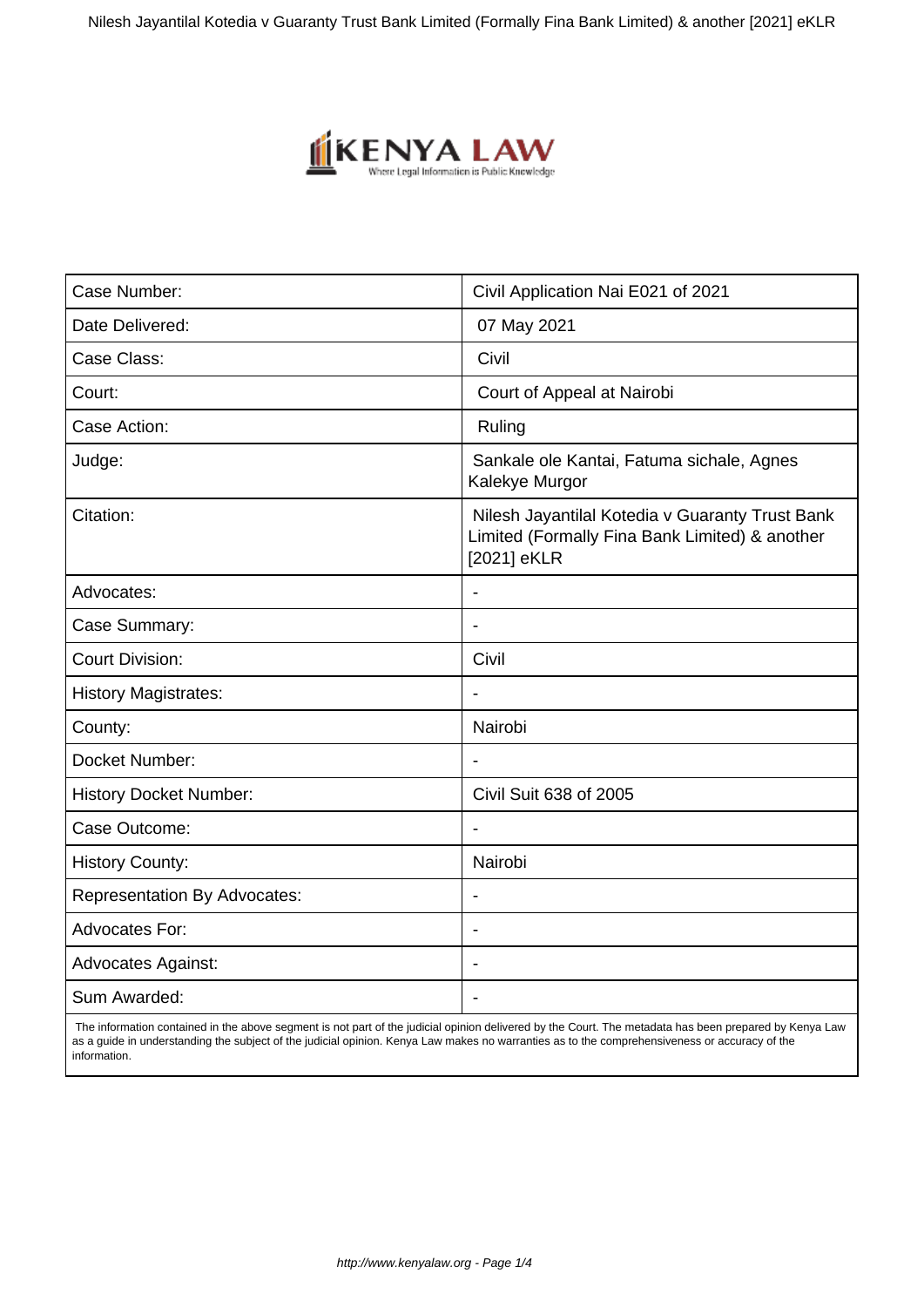## **IN THE COURT OF APPEAL**

## **AT NAIROBI**

## **(CORAM: MURGOR, SICHALE & KANTAI, JJ.A.)**

### **CIVIL APPLICATION NO. NAI E021 OF 2021**

## **BETWEEN**

**NILESH JAYANTILAL KOTEDIA.........................................................APPLICANT**

**AND**

#### **GUARANTY TRUST BANK LIMITED**

*(formally FINA BANK LIMITED)***.............................................1ST RESPONDENT**

**JAGDEEP LALJI KOTEDIA......................................................2ND RESPONDENT**

**(***Being an application for stay of execution pending the hearing and determination of an intended appeal against the judgment*

*and orders of the High Court at Nairobi (Tuiyott, J) delivered 23rd November 2020*

*in*

*Milimani Commercial Civil Suit No 638 of 2005***)**

**\*\*\*\*\*\*\*\*\*\*\*\*\*\*\*\*\*\*\*\*\*\*\*\*\*\*\*\*\*\*\*\*\*\*\*\*\*\*\***

#### **RULING OF THE COURT**

By a Notice of motion dated 26th January 2021, brought under *Article 159* of the *Constitution* and *rule 5 (2) (b)* the *Court of Appeal rules, the applicant, Nilesh Jayantilal Kotedia,* sought orders for stay of execution pending the hearing and determination of an intended appeal against the judgment and orders of the High Court at Nairobi (Tuiyott, J.) delivered on 23<sup>rd</sup> November 2020 pending the hearing and determination of the intended appeal.

The motion was brought on grounds that *the 1st respondent, Guaranty Trust Bank Limited (Formally Fina Bank Limited)* obtained judgment against *the applicant*, *Nilesh Jayantilal Kotedia, the 2nd respondent Jagdeep Lalji Kotedia and Mechanized Cargo Systems Limited (the Principal borrower)* jointly and severally in the sum of Kshs. 49,949,459/30 together with interest at the rate of 13.5% per annum from  $30<sup>th</sup>$  June 2005 until payment in full; that thereafter the applicants were granted stay of execution orders for 21 days which orders were due to lapse on  $14<sup>th</sup>$  December 2020.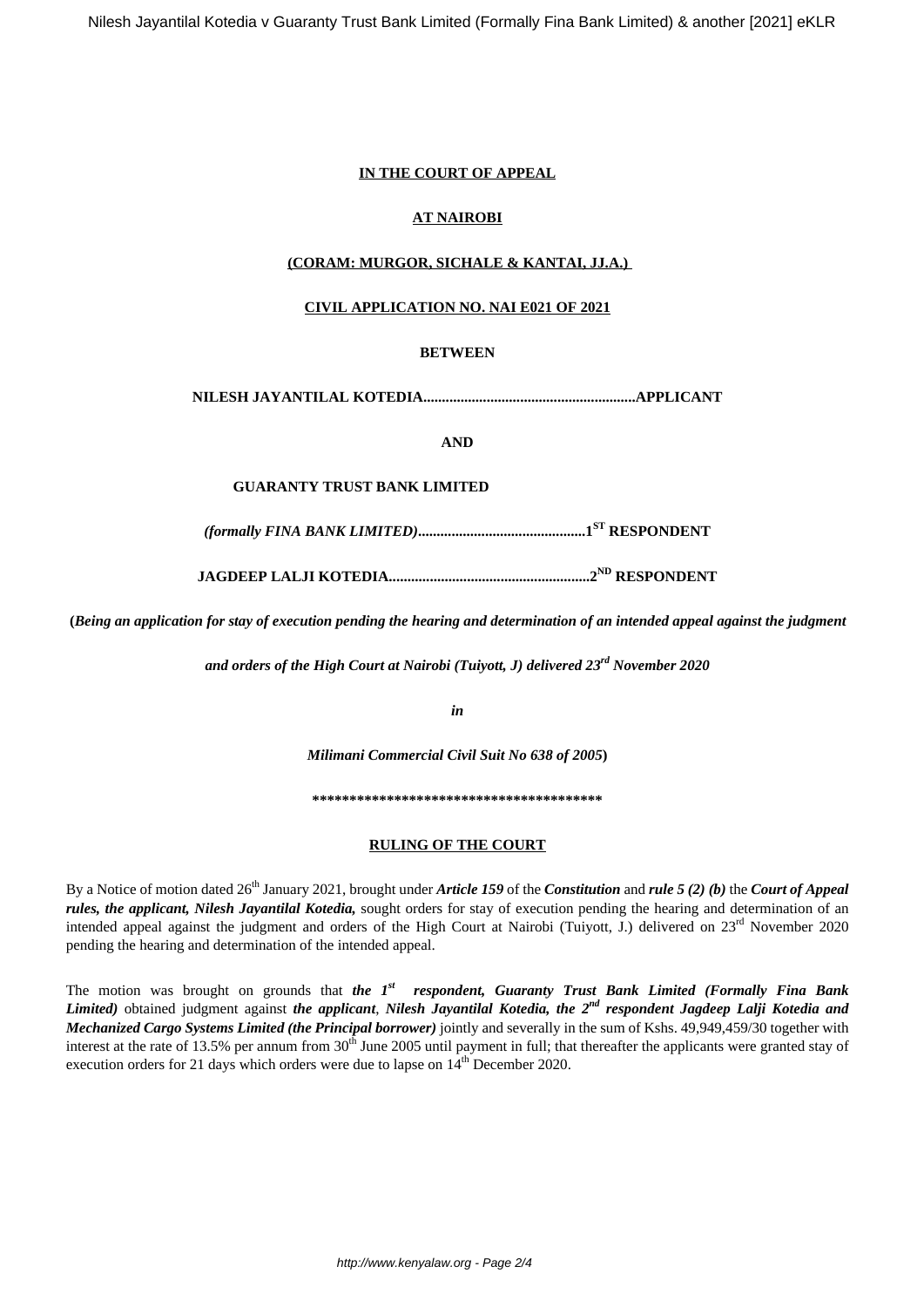Dissatisfied with the decision, the applicant intends to appeal against the judgment of the High Court and has filed Notice of Appeal on  $2<sup>nd</sup>$  December 2020. In the meantime, the applicant seeks the orders of stay of execution as it is apprehensive that the  $1<sup>st</sup>$ respondent will proceed with execution of the trial court's orders.

It was contended that the appeal is arguable because the trial court had found that the applicant was liable pay on the basis of the guarantees proffered to the 1<sup>st</sup> respondent, notwithstanding that such guarantees had been discharged; that furthermore, the trial judge failed to appreciate that the bank statements were inconsistent. It was further contended that the subject matter of the intended appeal being a money award will be lost if execution were to be effected and the 1<sup>st</sup> respondent paid; that in the interest of justice, the applicant should be provided an opportunity to ventilate its intended appeal. The applicant also filed written submissions in support of their application.

In an affidavit in reply sworn on 4<sup>th</sup> February 2021 by *Josephine Gachuru* the 1<sup>st</sup> respondent's Legal Officer, it was deponed that the applicant and the 2nd respondent were directors of the Principal borrower and had executed guarantees and indemnities in favour of the 1st respondent in consideration of the loans to the Principal borrower; that contrary to assertions, the applicant regularly received its bank statements, interest rate variations and all general correspondence; that furthermore, the applicant had severally admitted that it owed the outstanding sums of Kshs.  $48,949,459.30$  as at  $30<sup>th</sup>$  June 2005 to the 1<sup>st</sup> respondent. It was also deponed that the applicant had failed to testify in the suit before the High Court, and went so far as to expressly decline to cross examine the 1<sup>st</sup> respondent; that therefore the intended appeal was not arguable, and there was nothing that would be rendered nugatory in the event that it were to succeed. The replying affidavit was supported by written submissions.

In so far as applications filed under *rule 5 (2) (b)* of this Court's rules are concerned, the threshold requirements to be satisfied as exemplified in the case of *Republic vs Kenya Anti-Corruption Commission & 2 others [2009] eKLR,* are that;

*"The Court exercises unfettered discretion which must be exercised judicially. The applicant needs to satisfy the Court that first, that the appeal or intended appeal is not frivolous, that is to say that it is an arguable appeal. Second, the Court must also be persuaded that were it to dismiss the application for stay and later the appeal or intended appeal succeeds the results or success could be rendered nugatory."*

As to whether the intended appeal is arguable, the applicant contends that the  $1<sup>st</sup>$  respondent failed to discharge the evidentiary burden of proof to show that the applicant owed the  $1<sup>st</sup>$  respondent the sums demanded. If indeed this be the case, then we are satisfied that the intended appeal is arguable.

As to whether the appeal would be rendered nugatory the applicant case is that the amount of Kshs. 48,949,459.50 is substantial and the 1<sup>st</sup> respondent has not demonstrated that it is entitled to be paid such sums. In this regard, we would begin by observing that the applicant has not specified how the intended appeal would be rendered nugatory in the event the sums were to be paid, or that the  $1<sup>st</sup>$ respondent would not be in a position to refund any amounts paid.

At paragraph 29 of the replying affidavit, the  $1<sup>st</sup>$  respondent has provided an assurance that;

*"The 1st Respondent Bank is a premier, respectable and well-established Bank with a sizeable market share in the Banking Industry in Kenya. It is therefore capable of settling an award of damages made by the Honourable Court where such an award is held as merited by a Court of requisite jurisdiction."*

On this basis, we are not persuaded that the intended appeal would be rendered nugatory.